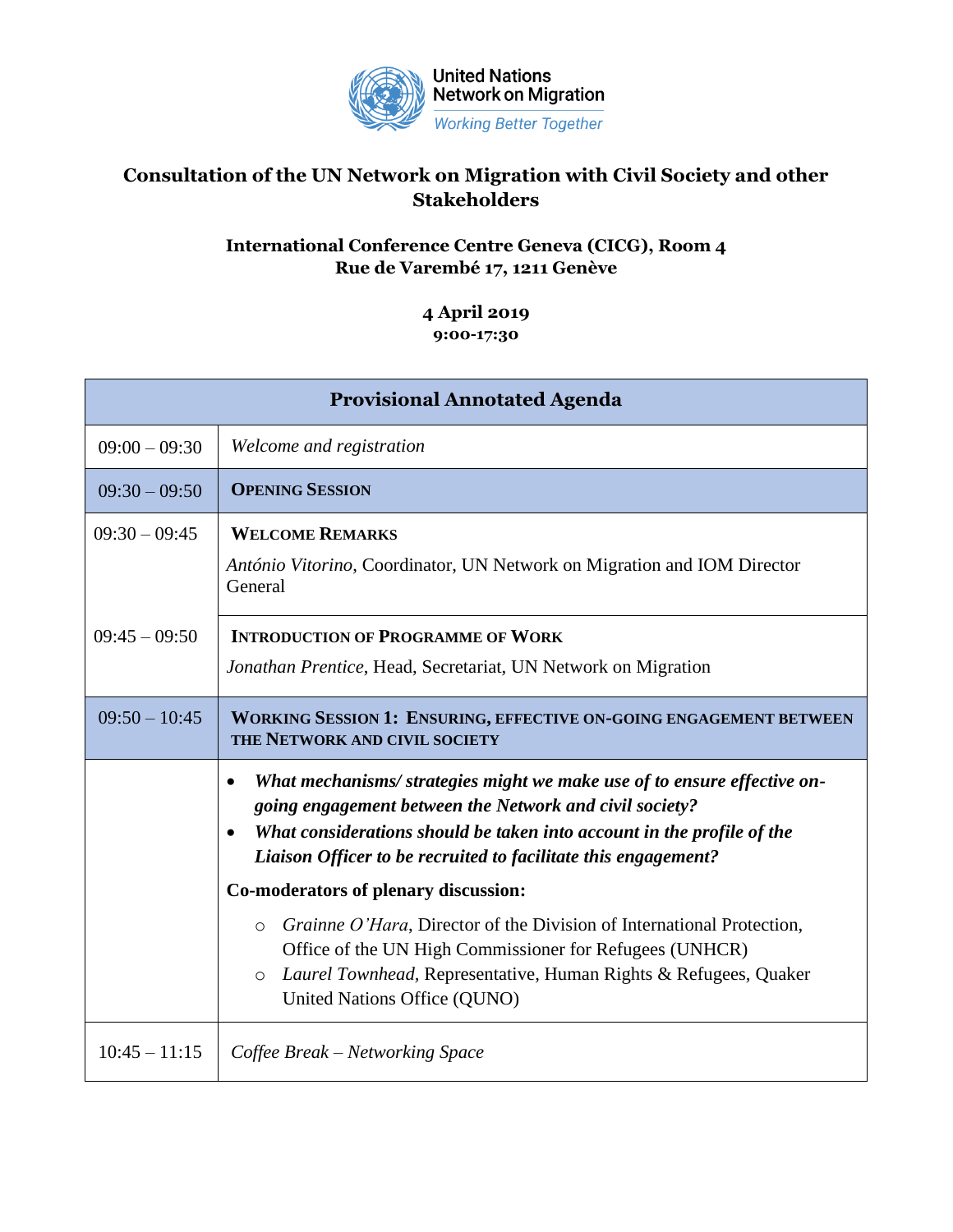| $11:15 - 13:00$ | <b>WORKING SESSION 2: THE WORK PLAN AND PRIORITIES OF THE NETWORK</b>                                                                                                                                                                                                                                                                                                                                                                                                                                                                                                                                                                                                            |
|-----------------|----------------------------------------------------------------------------------------------------------------------------------------------------------------------------------------------------------------------------------------------------------------------------------------------------------------------------------------------------------------------------------------------------------------------------------------------------------------------------------------------------------------------------------------------------------------------------------------------------------------------------------------------------------------------------------|
| $11:15 - 11:45$ | How can civil society and other stakeholders support the Network in giving<br>$\bullet$<br>effect to its work plan and identifying priorities for action?<br><b>What additional actions could the Network consider?</b>                                                                                                                                                                                                                                                                                                                                                                                                                                                          |
|                 | Co-moderators:                                                                                                                                                                                                                                                                                                                                                                                                                                                                                                                                                                                                                                                                   |
|                 | Carolina Hernandez, Human Rights Officer, Office of the UN High<br>$\circ$<br><b>Commissioner for Human Rights</b>                                                                                                                                                                                                                                                                                                                                                                                                                                                                                                                                                               |
|                 | Roula Hamati, Coordinator, Cross Regional Centre for Refugees and<br>$\circ$<br>Migrants; and Senior Advisor, Civil Society Action Committee                                                                                                                                                                                                                                                                                                                                                                                                                                                                                                                                     |
|                 | <b>Discussants:</b> (3-4 minutes each)                                                                                                                                                                                                                                                                                                                                                                                                                                                                                                                                                                                                                                           |
|                 | Oscar Chacon, Co-Founder and Executive Director, Alianza Americas<br>$\circ$<br>Carolina Gottardo, Representative of the Asia Pacific Refugee Rights<br>$\circ$<br>Network (APRRN) and Women in Migration Network (WIMN)<br>Giulia Mancini Pinheiro, Representative UN Major Group on Children &<br>$\circ$<br>Youth<br>Stéphane Jaquemet, Director of Policy, International Catholic Migration<br>$\circ$<br>Commission (ICMC)<br>Maité Llanos, Assistant Director, International Trade Union Confederation<br>$\circ$<br>(ITUC)<br>Ronnie Goldberg, Senior Counsel and Adviser to the President, United<br>$\circ$<br><b>States Council for International Business (USCIB)</b> |
| $11:45 - 13:00$ | Plenary discussion                                                                                                                                                                                                                                                                                                                                                                                                                                                                                                                                                                                                                                                               |
| $13:00 - 14:00$ | Lunch Break – Networking Space                                                                                                                                                                                                                                                                                                                                                                                                                                                                                                                                                                                                                                                   |
| $14:00 - 15:00$ | <b>WORKING SESSION 3: THE START-UP FUND OF THE CAPACITY BUILDING</b><br><b>MECHANISM</b>                                                                                                                                                                                                                                                                                                                                                                                                                                                                                                                                                                                         |
| $14:00 - 14:15$ | Briefing on the Start-Up Fund of the Capacity Building Mechanism<br><b>Presenters:</b> Amy Muedin, Migration Network Policy Officer, Secretariat, UN<br>Network on Migration                                                                                                                                                                                                                                                                                                                                                                                                                                                                                                     |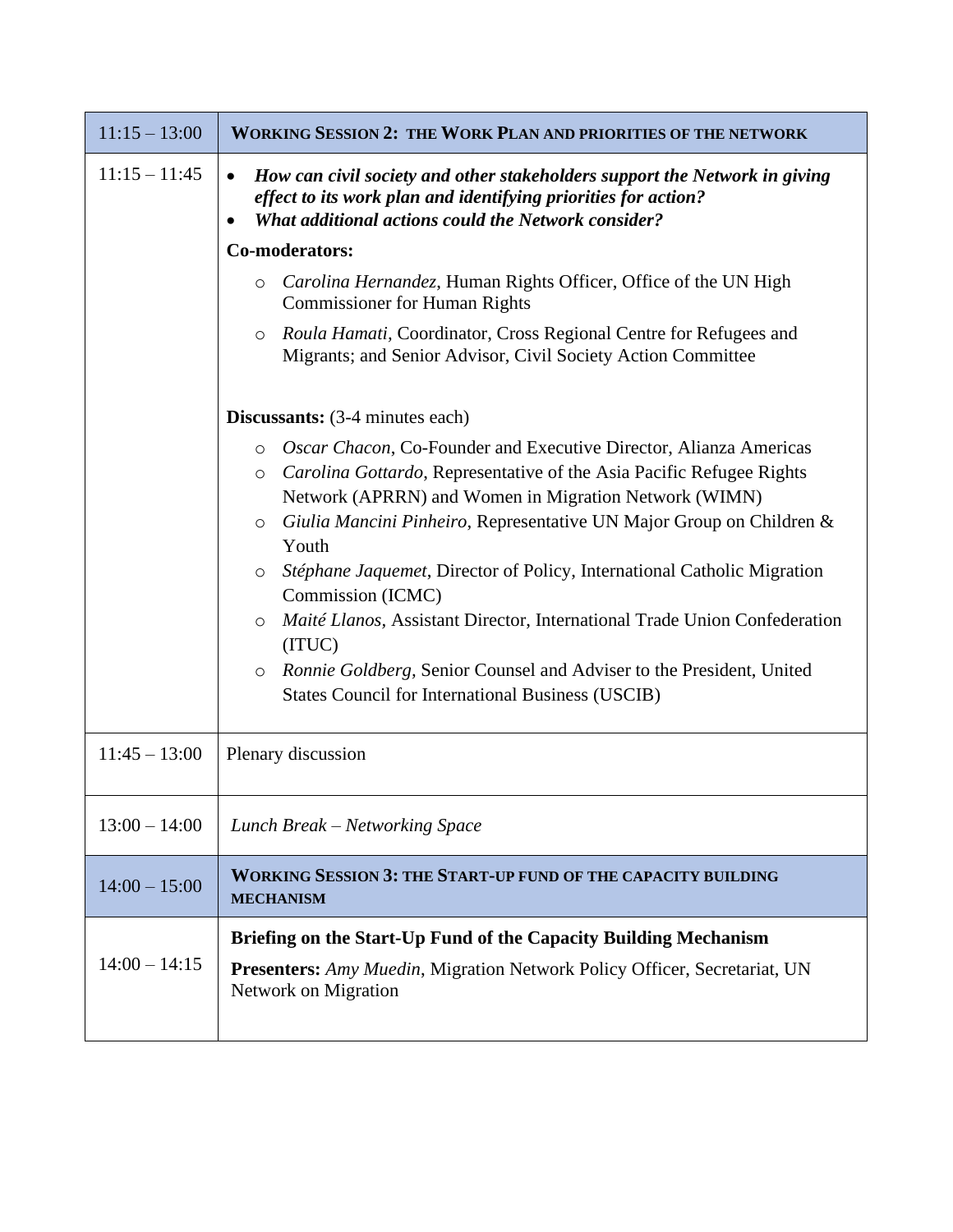|                 | Plenary discussion of the Start-Up Fund and participation of civil society and<br>other stakeholders in the Steering Committee                                                        |
|-----------------|---------------------------------------------------------------------------------------------------------------------------------------------------------------------------------------|
| $14:15 - 15:00$ | Co-moderators:                                                                                                                                                                        |
|                 | Michelle Leighton, Chief of the Labour Migration Branch, International<br>O<br>Labour Organization                                                                                    |
|                 | <i>Ignacio Packer</i> , Executive Director, International Council of Voluntary<br>O                                                                                                   |
|                 | Agencies (ICVA)                                                                                                                                                                       |
| $15:00 - 17:00$ | <b>WORKING SESSION 4: FOCUSED PLENARY DISCUSSIONS ON KEY WORK STREAMS</b>                                                                                                             |
|                 | The 'voice' of the Network: when, how, it might speak on behalf of the UN<br>system                                                                                                   |
|                 | What are your views on when the 'voice' of the Network should be raised?                                                                                                              |
| $15:00 - 15:30$ | Co-moderators:                                                                                                                                                                        |
|                 | <i>Marta Arias, Policy and Advocacy Specialist, UNICEF</i><br>O<br>Felipe González Morales, UN Special Rapporteur on the human rights of<br>$\circ$<br>migrants                       |
|                 | The IMRF: models to consider                                                                                                                                                          |
|                 | How can civil society best work with the Network to support the IMRF at both<br>the global, regional and national levels $-$ with reference to paragraph 53 of<br>the Global Compact? |
| $15:30 - 16:00$ | Co-moderators:                                                                                                                                                                        |
|                 | o Azrah Karim Rajput, Migration Network Policy Officer, Secretariat, UN<br><b>Network on Migration</b>                                                                                |
|                 | Monami Maulik, International Coordinator, Global Coalition on Migration<br>O                                                                                                          |
|                 | Articulating a strategy by which to deliver on the connection hub and<br>knowledge platform, called for in the GCM                                                                    |
| $16:00 - 16:30$ | What initiatives and contributions can civil society and the Network develop/<br>offer to stand up both the connection hub and knowledge platform called for<br>in the GCM?           |
|                 | Co-moderators:                                                                                                                                                                        |
|                 | Asisé Mateo, Migration Network Policy Officer, Secretariat, UN Network on<br>O<br>Migration                                                                                           |
|                 | Katharina Rose, Geneva Representative, Global Alliance of National<br>O<br>Human Rights Institutions (GANHRI)                                                                         |